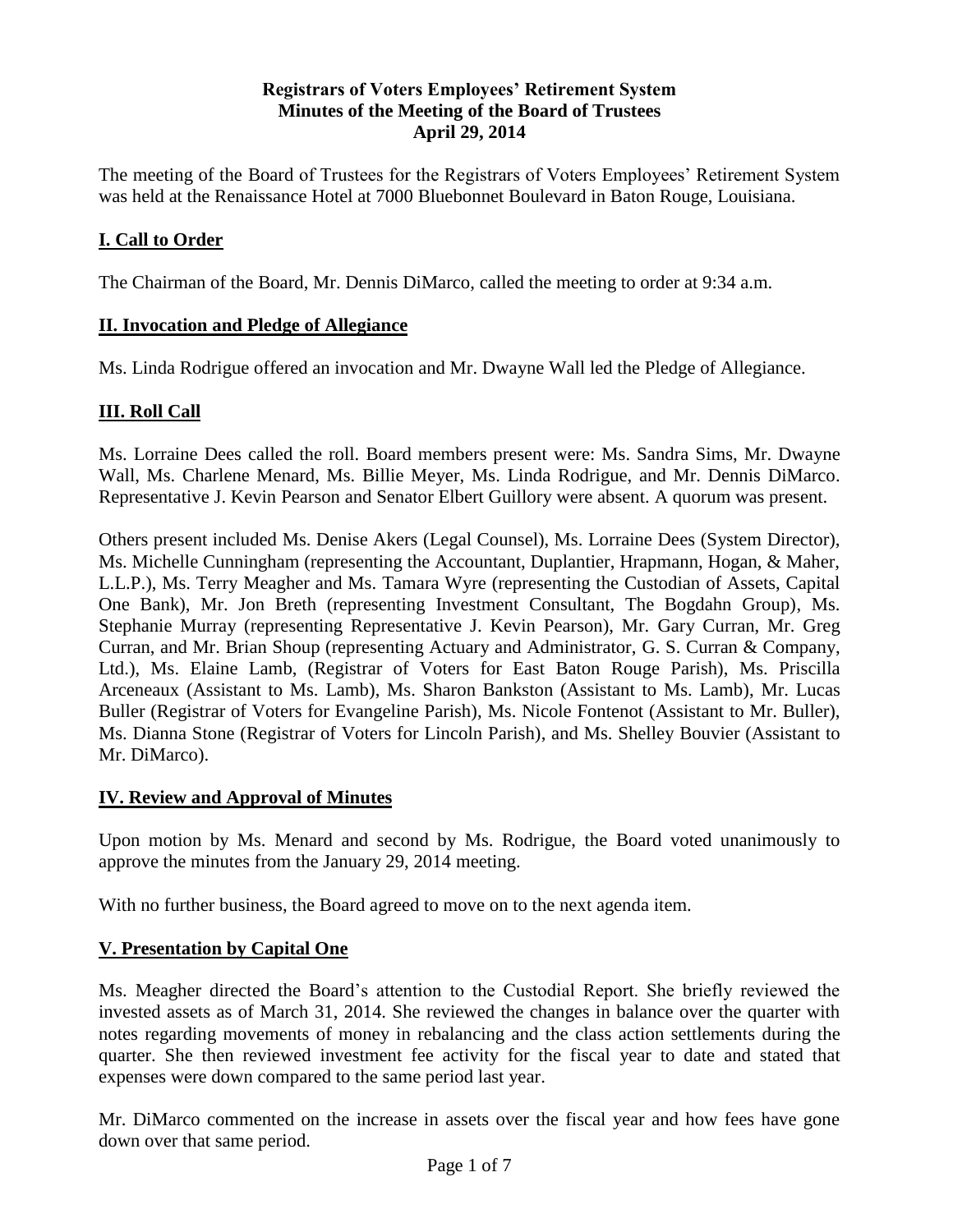Ms. Meagher then introduced Ms. Tamara Wyre to the Board. Ms. Wyre directed the Board's attention to Tab E regarding the Members' Supplemental Savings Fund (MSSF). At the request of the Board, Ms. Wyre presented an Asset Allocation Risk & Reward from 1950 – Present and discussed the possibility of increasing the equity allocation for the Fund and what that might do in terms of risk and returns. The current investment policy restricts equity to 25% and limits bonds to U.S. Investment Grade Government Bonds.

Mr. Breth pointed out that exposure to government bonds, which has a required allocation of 65% in the MSSF, is subject to increasing interest rate risk.

Ms. Wyre then directed the Board's attention to tab F and reviewed MSSF performance. She stated that there was a 0.84% return on the current calendar year to date. She also stated that there was an average annualized return of 6.68% over the last 5 years, noting that 24.6% of assets have been exposed to equities during the quarter.

Ms. Wyre then directed the Board's attention to tab G to look at two proposed portfolio changes. The first proposal would add exposure to REITS and MLPs to look for a low correlation to general equities and provide high income generation. Without changing the current limitation to the investment policy, this change would have increased this quarter's performance by 1.32%. The second proposal would require an increase in equity allocation to 35% and includes adding High Yield and International Bonds, as well as more exposure to Emerging Markets, REITS, and MLPs.

Ms. Sims commented that the Board should defer a decision until the next meeting, asking Mr. Breth to work with Capital One on the project and giving the Board time to consider this proposal.

Upon motion by Ms. Sims and second by Mr. Wall, the Board voted unanimously to defer the decision until the next official Board meeting.

Upon motion by Ms. Rodrigue and second by Mr. Wall, the Board voted unanimously to approve the Custodial Report as presented by Ms. Meagher and Ms. Wyre.

Ms. Sims asked about setting a cap on the amount of cash being held outside Capital One for benefit payments and administrative expenses.

Ms. Dees discussed cash flow and the timing of ad valorem tax receipts, as well as retirements and DROP disbursements. After further discussion, Ms. Dees will work with G.S. Curran & Company to present statements showing cash balances at each Board meeting going forward.

With no further business, the Board agreed to move on to the next agenda item.

#### **VI. Presentation by the Investment Consultant, The Bogdahn Group**

Mr. Breth directed the Board's attention to page 2 of the Monthly Flash Report as of March 31, 2014. He stated that 2014 has been more volatile than 2013. He explained that the S&P 500 and fixed income were in line with each other, both being up 1.8% for the quarter. He stated that yield oriented sectors have done well like REITS and Investment Grade Credit. He also stated that Small Caps are still pricey relative to Large Caps as the All-Cap Funds have been allocating more to large caps.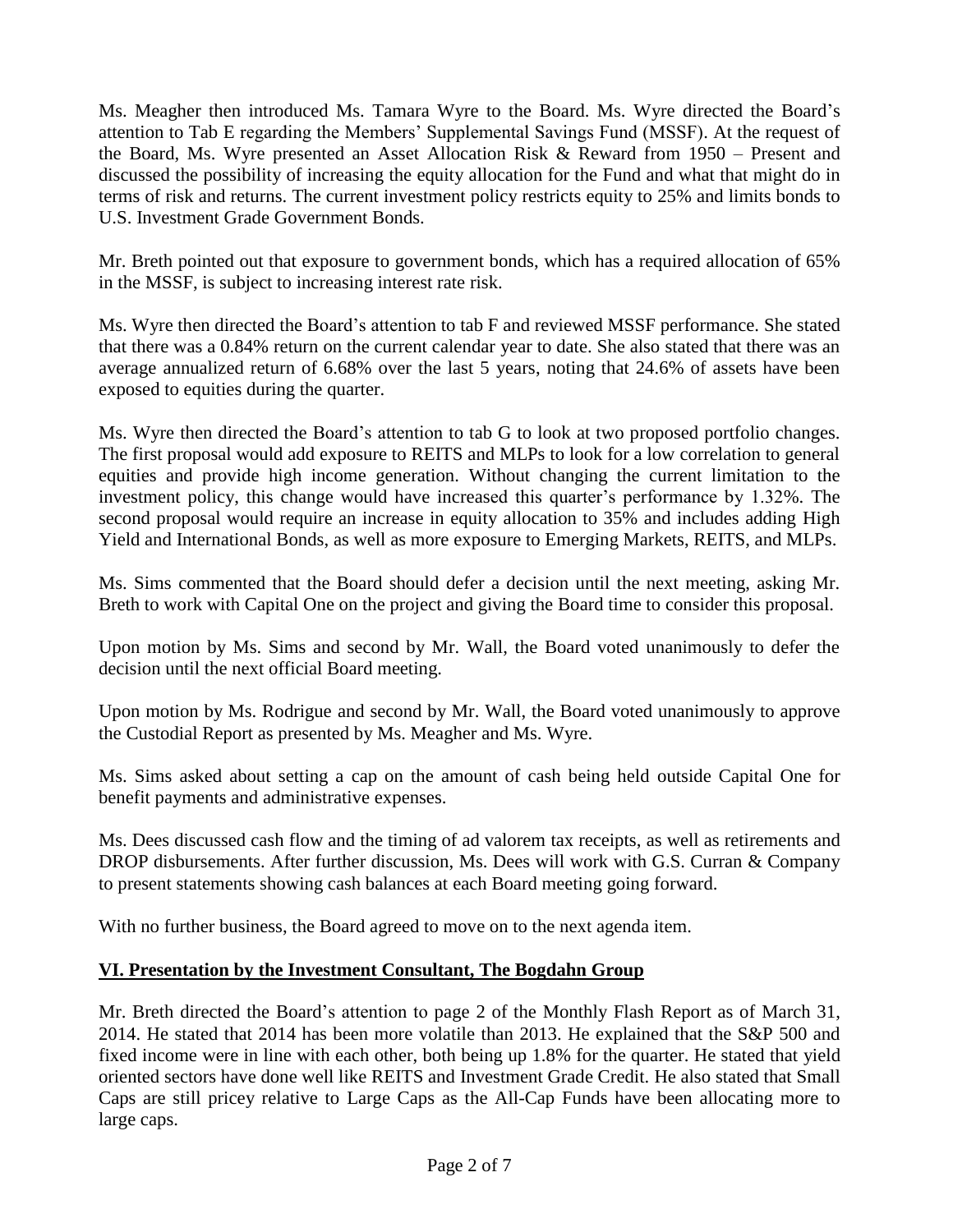Mr. Breth then directed the Board's attention to page 8 of the Monthly Flash Report. He stated the Fund's allocation away from core bonds, into corporate and high yielding bonds is the place to be.

Mr. Breth then directed the Board's attention to page 10 and 11 of the Monthly Flash Report. He stated that the total fund composite was up 0.9% during the previous quarter and 11% for the current fiscal year to date. He stated that it was a decent quarter and that domestic equities were in line with markets but that international sectors underperformed. He stated that Oppenheimer Developing Markets was inline, but Thornburg International had disappointed, off by 6.3% for the current fiscal year to date from the index. He explained that The Bogdahn Group had them on watch and was sending an analyst for an on-site visit May  $20<sup>th</sup>$ . He stated that he would be researching possible replacements for the next meeting if the analyst gives a negative report. He then explained that managers within the Fixed Income classification continue to outperform. He stated there was not much to report on Sand Spring, CA Recovery, and Equitas except that Equitas was waiting on an audit to release the remaining holding and that the Fund should expect \$400,000 - \$450,000 over the next quarter. He explained that Americus has turned the Decatur, GA property over to the bank. He explained that the Fund would see an 18% write down on the next fund report.

Mr. Breth then directed the Board's attention to page 15 of the Monthly Flash Report. He stated that the balance at the start of the fiscal year was \$63,531,308. He stated that, during the nine months, \$3,000,000 in cash was brought in and there was a gain of \$7,187,706. He then stated that the market value at the end of the quarter was \$73,723,622. He then reiterated the fee comparison report he showed the Board previously that the 2012 average fee was 83 basis points and the 2013 fees averaged 60 basis points which is an automatic savings of \$150,000 per year.

He then reported the Investment Policy Statement was complete and ready to sign by Mr. DiMarco and Ms. Dees.

Ms. Rodrigue asked where Mr. Breth would invest the additional \$2,000,000 cash discussed earlier in the meeting. Mr. Breth mentioned increasing the Non-Core Fixed Income by \$1,000,000- \$1,500,000 and the remainder to the Real Return Funds.

Upon motion by Mr. Wall and second by Ms. Meyer, the Board voted unanimously to approve the Investment Consultant's Report as presented by Mr. Breth.

With no further business, the Board agreed to move on to the next agenda item.

## **VII. Report from the System's Attorney, Denise Akers**

Ms. Akers stated there was no need for an executive session to discuss Commonwealth. She stated that Mr. Reasonover had taken over other classes in the case and had consulted with Jim Swanson to represent ROVERS class in the case. She explained that Mr. Reasonver stated that Stone & Youngberg, LLC was added as co-conspirators, but the company is contesting their naming in the case.

Ms. Akers reminded the Board that there was no hourly rate of pay for class action suits and that the attorneys are only paid if they succeed. The addition of Mr. Swanson's firm reviewing a million pages of documents means they believe there is a high probability to recover assets in this case.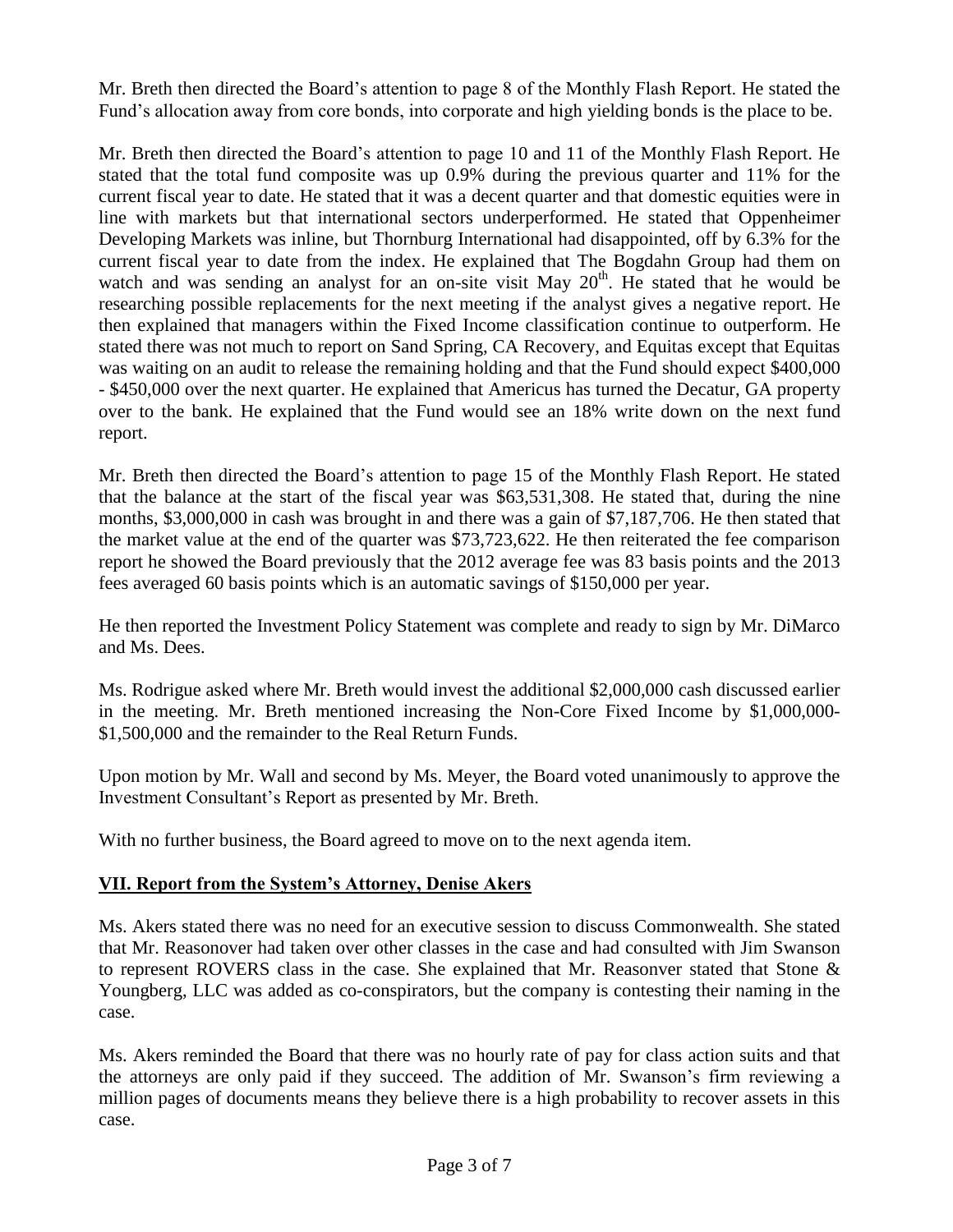Ms. Akers handed out her review of leave-conversion policies by the other state and statewide retirement systems as requested at the last Board meeting.

Upon motion by Mr. Wall and second by Ms. Meyer, the Board voted unanimously to defer a decision on leave conversion policy until the next meeting so it can be studied and reviewed.

Ms. Akers stated that Weiler and Reese have filed ROVERS' application with the IRS for a Determination of Qualification and provided answers to questions they had. She stated that the Fund was waiting for the IRS to respond to the answers and should be completed in the next few months.

Upon motion by Mr. Wall and second by Ms. Meyer, the Board voted unanimously to approve the System's Attorney's Report as presented by Ms. Akers.

With no further business, the Board agreed to move to the next agenda item.

Mr. Greg Curran asked to amend the agenda to allow Ms. Cunningham to present before G. S. Curran presents.

Upon motion by Ms. Sims and second by Ms. Menard, the Board voted unanimously to amend the agenda to allow Ms. Cunningham to make a presentation on GASB statements 67 and 68.

#### **Presentation by Duplantier, Hrapmann, Hogan & Maher**

Ms. Michelle Cunningham handed out her presentation on Governmental Accounting Standards 67 (GASB 67). She stated that GASB 67 is enforcing sweeping changes for pension reporting that goes into effect June 30, 2014.

She directed the Board to page 2 of the report, which outlined all of the changes and highlighted the requirements for measuring the pension liability of employers and non-employer contributing entities for benefits provided by the actuaries.

She directed the Board to page 5 and 6, which outlined the increased footnotes to the financial statements and required supplementary information.

She directed the Board to page 10 and 11 and discussed the need to begin testing census data for each contributing employer on a rotating basis. She stated that significant employers, like the state, should be tested every year and large parishes would need to be tested every 3-5 years and the smaller parishes could be tested every 7-10 years.

Ms. Dees asked about additional requirements for management.

Ms. Cunningham and Mr. Greg Curran discussed a meeting that had been scheduled with all statewide retirement system directors and staff to discuss the GASB requirements for management as well as the accountants and actuaries.

Upon motion by Ms. Meyer and second by Ms. Menard, the Board voted unanimously to approve the Accountant's Report as presented by Ms. Cunningham.

With no further business, the Board agreed to move on to the next agenda item.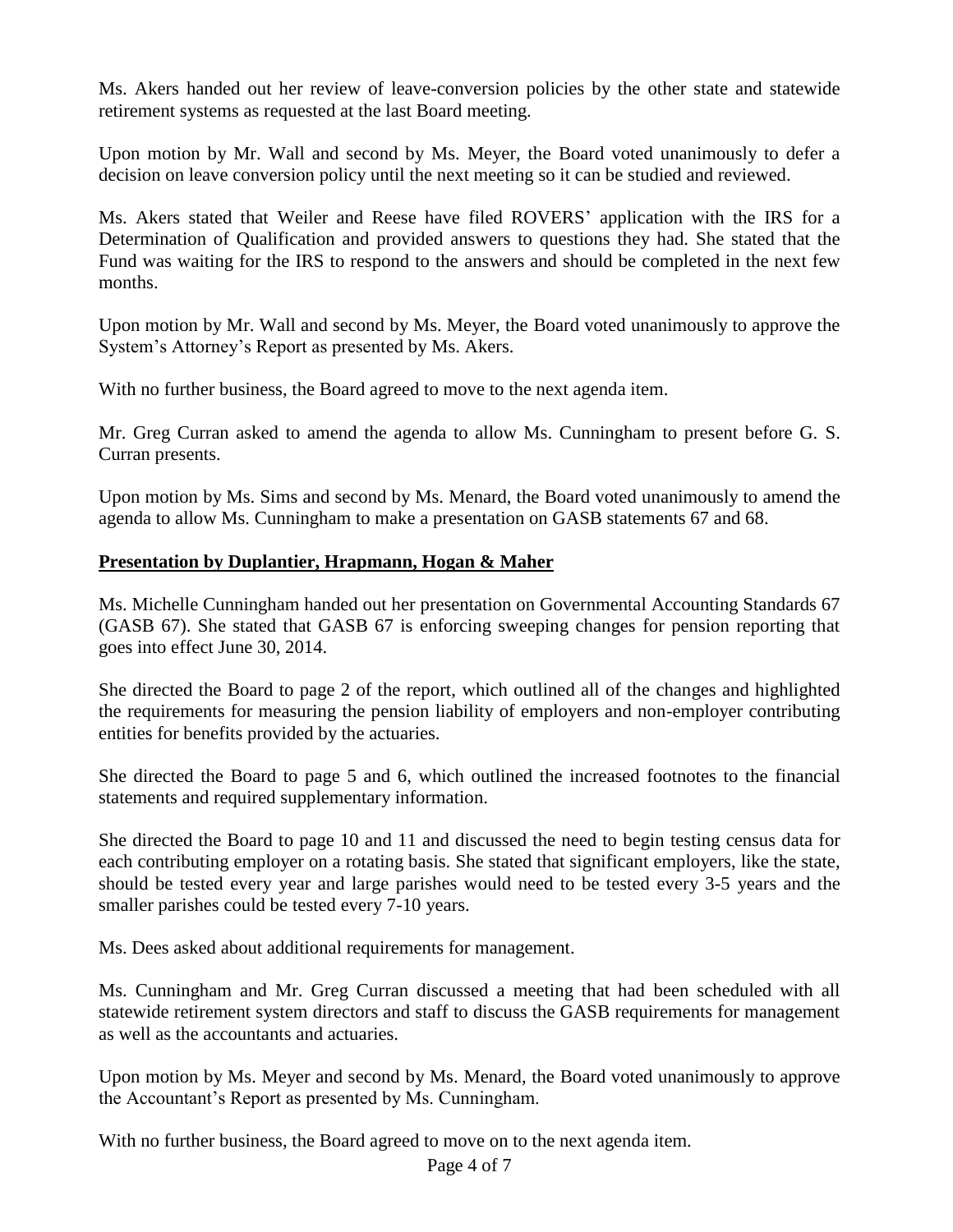# **VIII. Presentation by G. S. Curran & Company**

Mr. Greg Curran began by handing out a new retainer information sheet for ROVERS, which outlined the actuaries' additional reporting requirements by GASB 67. These requirements include the valuation of pension liabilities under the entry age normal valuation method, the use of a discount rate assumption not necessarily the same as that used in the funding valuation, valuations for accounting purposes at 1% above and 1% below the discount rate, an annual crossover test to determine if the long term rate of return could be used or if a blended discount rate had to be developed with the blending of the long term expected return and the municipal bond rate, and setup of amortization schedules for gains and losses, changes in assumptions, and changes in allocation fractions for each employer.

Mr. Gary Curran reminded the Board that even though the liability standards are increasing, this would not generate higher contribution rates for the system because they do not effect funding. Mr. Curran also stated there would be a detailed cash flow analysis which demonstrates the System's ability to pay benefits for each member out into the future.

Mr. DiMarco commented on state mandates that would increase costs.

Mr. Greg Curran handed out and reviewed the administrative budget for ROVERS. The fiscal 2014-2015 budget included staff salary increases, as well as professional fee increases. There were decreases in office supplies, continuing education, equipment purchases, and legal fees which produced a Total Net Budget increase of 5.1%.

Upon motion by Ms. Rodrigue and second by Mr. Wall, the Board voted unanimously to accept the administrative budget as presented by Mr. Greg Curran.

Upon motion by Ms. Menard and second by Ms. Meyer, the Board voted unanimously to accept the Actuary's report as presented by Mr. Gary and Greg Curran.

With no further business, the Board agreed to move on to the next agenda item.

## **IX. Director's Report**

Ms. Dees provided a handout for the Director's Report, and addressed the items on the handout, including new employees, terminations, new DROP participants, DROP participants re-enrolled after DROP, DROP payments, retirement applications, and deaths.

Ms. Dees then reviewed each of the items on the Director's Report handout.

Ms. Sims asked about the delay in getting Post-DROP benefits set up. Ms. Dees, along with Mr. Greg Curran, discussed the timing involved in the process of calculating and approving benefits.

Ms. Dees noted that she will be sending out a letter to all Registrar of Voters to explain an issue involving leave time not being reported by some parishes and the requirements involved there in.

Upon motion by Ms. Meyer and second by Ms. Menard, the Board voted unanimously to approve the Director's Report as presented by Ms. Dees.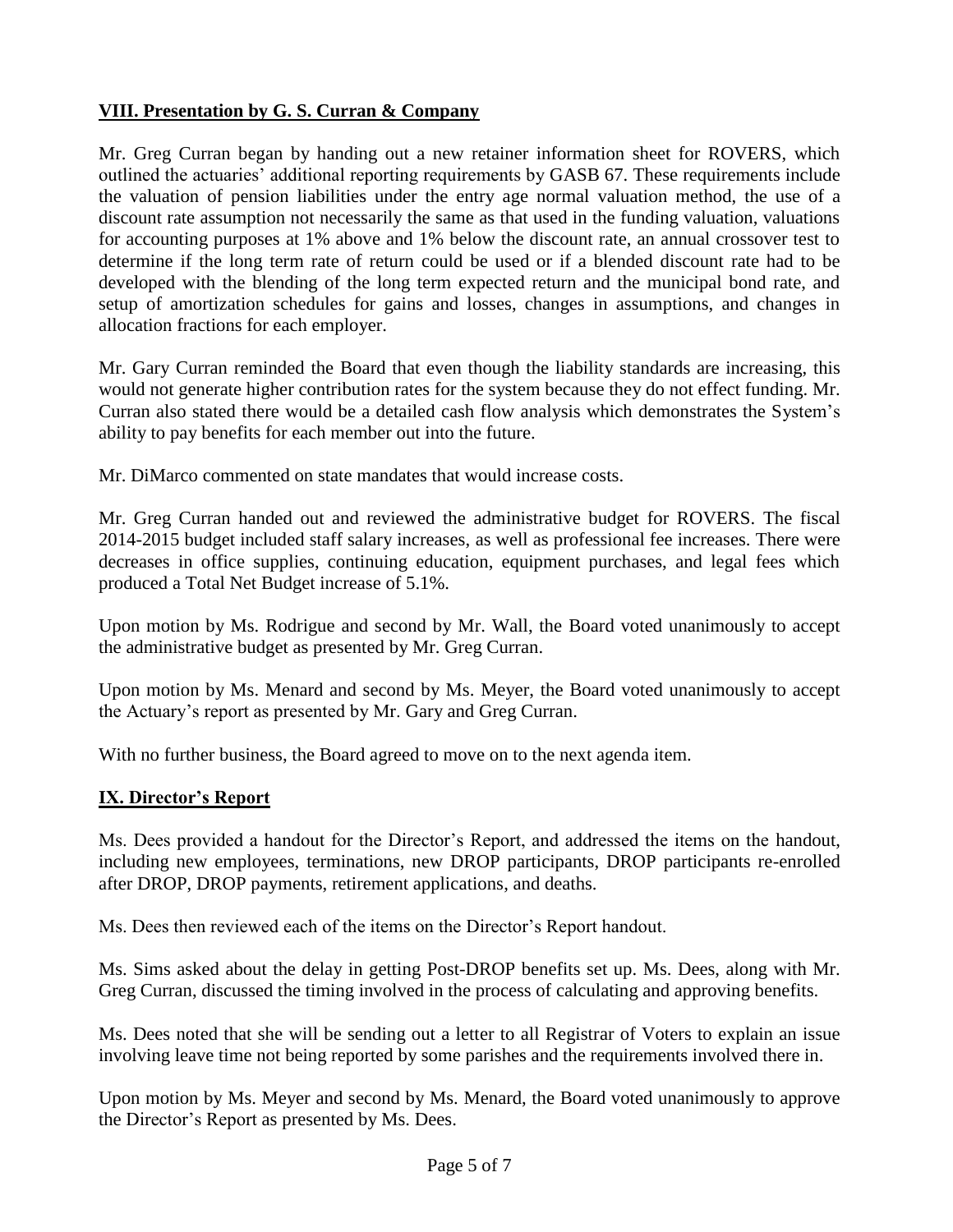Ms. Sims made a request that the agenda be emailed one week in advance on the SOS email system.

Ms. Rodrigue commented that not every member of the system has an email address on the SOS email system.

Ms. Meyer suggested that Ms. Dees send out an informational letter to all active members about the [www.larovers.com](http://www.larovers.com/) website, encouraging them to visit the site to view notices on upcoming Board meetings, as well as agendas, minutes, and reports.

Upon motion by Ms. Meyer and second by Ms. Menard, the Board voted unanimously to approve having Ms. Dees send out an informational letter to all active and retired members about the ROVERS website. At the request of Mr. Wall, retirees were included in the motion.

Ms. Sims asked about posting an updated ROVERS booklet before the July Board meeting.

Upon motion by Ms. Sims and second by Ms. Rodrigue, the Board voted unanimously to have the Revised Statues for ROVERS posted on the [www.larovers.com](http://www.larovers.com/) website as soon as possible, in place of the booklet.

There was discussion regarding the review of the Director's credit card activity, which is currently reviewed in the annual audit of the retirement system.

With no further business, the Board agreed to move on to the next agenda item.

## **X. Public Comments**

Mr. DiMarco asked if there were any public comments. Hearing none, the meeting continued.

## **XI. New Business**

Discussion of the future of ROVERS' Director Position took place. Ms. Dees was asked to give a 6 month notice when she decides to retire, if possible, so that the Board has time to prepare for her replacement. It was noted that this cannot be required of her, but simply requested.

Mr. DiMarco asked Ms. Dees for her opinion on the future of the position when she does retire.

Ms. Akers commented that some retirement systems have contracts with a retiree to be their system director. Ms. Akers stated that she had not put together those contracts and that she has concerns about them, but that she wanted the Board to know they exist.

Mr. DiMarco asked to move on to the next agenda topic regarding hiring a Class-Action Attorney.

Ms. Akers commented that other systems are interviewing firms to consider hiring and explained what the Board should consider in hiring a firm.

Mr. Gary Curran commented that Class-Action Attorneys are generally looking for clients that would qualify as lead plaintiffs in a class-action suit which requires a large position in one stock. The Board elected to take no action on the matter.